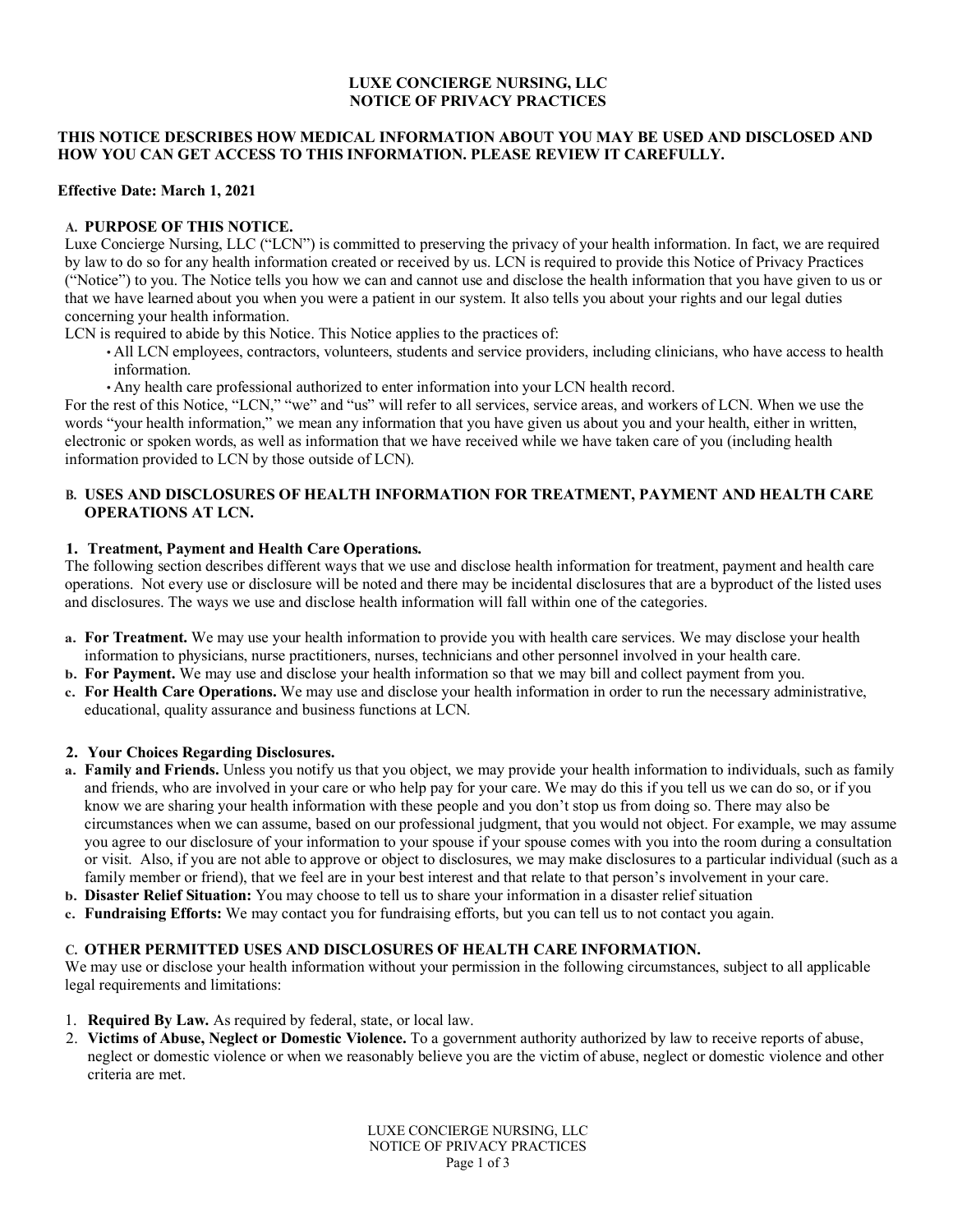- 3. **Health Oversight Activities.** To a health oversight agency for audits, investigations, inspections, licensing purposes, or as necessary for certain government agencies to monitor the health care system, government programs, and compliance with civil rights laws.
- 4. **Lawsuits and Disputes.** In response to a subpoena, discovery request or a court or administrative order, if certain criteria are met.
- 5. **Law Enforcement.** To a law enforcement official for law enforcement purposes as required by law; in response to a court order, subpoena, warrant, summons or similar process; for identification and location purposes if requested; to respond to a request for information on an actual or suspected crime victim; to report a crime in an emergency; or to report a death if the death is suspected to be the result of criminal conduct.
- 6. **Serious Threat to Health or Safety.** To appropriate individual(s) when necessary to prevent a serious threat to your health and safety or that of the public or another person.
- 7. **Research.** We can use or share your information for health research.
- 8. **Respond to Organ and Tissue Donation Requests.** We can share information about you with organ procurement organizations.
- 9. **Medical Examiner.** We can share health information with a coroner, medical examiner, or funeral director when an individual dies.
- 10.**Public Health and Safety.** We can share health information about you for certain situations such as: preventing disease, helping with product recalls, and/or reporting adverse reactions to medications.

## **D. WHEN WRITTEN AUTHORIZATION IS REQUIRED.**

Other than for those purposes identified above in Sections B and C, we will not use or disclose your health information for any purpose unless you give us your specific written authorization to do so.

You can withdraw this written authorization at any time. To withdraw your authorization, deliver or fax a written revocation to P.O. Box 90214 Portland, OR 97290. If you revoke your authorization, we will no longer use or disclose your health information as allowed by your written authorization, except to the extent that we have already relied on your authorization.

## **E. YOUR RIGHTS REGARDING YOUR HEALTH INFORMATION.**

You have certain rights regarding your health information, which we list below. In each of these cases, if you want to exercise your rights, you must do so in writing by completing a form that you can obtain from LCN. In some cases, we may charge you for the costs of providing materials to you.

- **1. Right to Inspect and Copy.** With some exceptions, you have the right to inspect and get a copy of the health information that we use to make decisions about your care. For the portion of your health record maintained in our electronic health record, you may request we provide that information to or for you in an electronic format. If you make such a request, we are required to provide that information for you electronically (unless we deny your request for other reasons). We may deny your request to inspect and/or copy in certain limited circumstances, and if we do this, you may ask that the denial be reviewed.
- **2. Right to Amend.** You have the right to amend your health information maintained by or for LCN or used by LCN to make decisions about you. We will require that you provide a reason for the request, and we may deny your request for an amendment if the request is not properly submitted, or if it asks us to amend information that (a) we did not create (unless the source of the information is no longer available to make the amendment); (b) is not part of the health information that we keep; (c) is of a type that you would not be permitted to inspect and copy; or (d) is already accurate and complete.
- **3. Right to an Accounting of Disclosures.** You have the right to request a list and description of certain disclosures by LCN of your health information for six years prior to the date you ask.
- **4. Right to Request Restrictions.** You have the right to request a restriction or limitation on the health information we use.
- **5. Right to Copy of this Notice.** You have the right to request a copy of this Notice.
- **6. Right to Choose Someone to Act For You.** If you have a medical power of attorney or if someone is your legal guardian, that person can exercise your rights and make choices about your health information. We will make sure the person has this authority and can act for you before we take any action.
- **7. File a Complaint If You Feel Your Rights Are Violated.** You can complain if you feel we have violated your rights by contacting us using the information on page 1. You can also file a complaint with the U.S. Department of Health and Human Services Office for Civil Rights by sending a letter to 200 Independence Avenue, S.W., Washington, D.C. 20201, calling 1-877- 696-6775, or visiting www.hhs.gov/ocr

LUXE CONCIERGE NURSING, LLC NOTICE OF PRIVACY PRACTICES Page 2 of 3